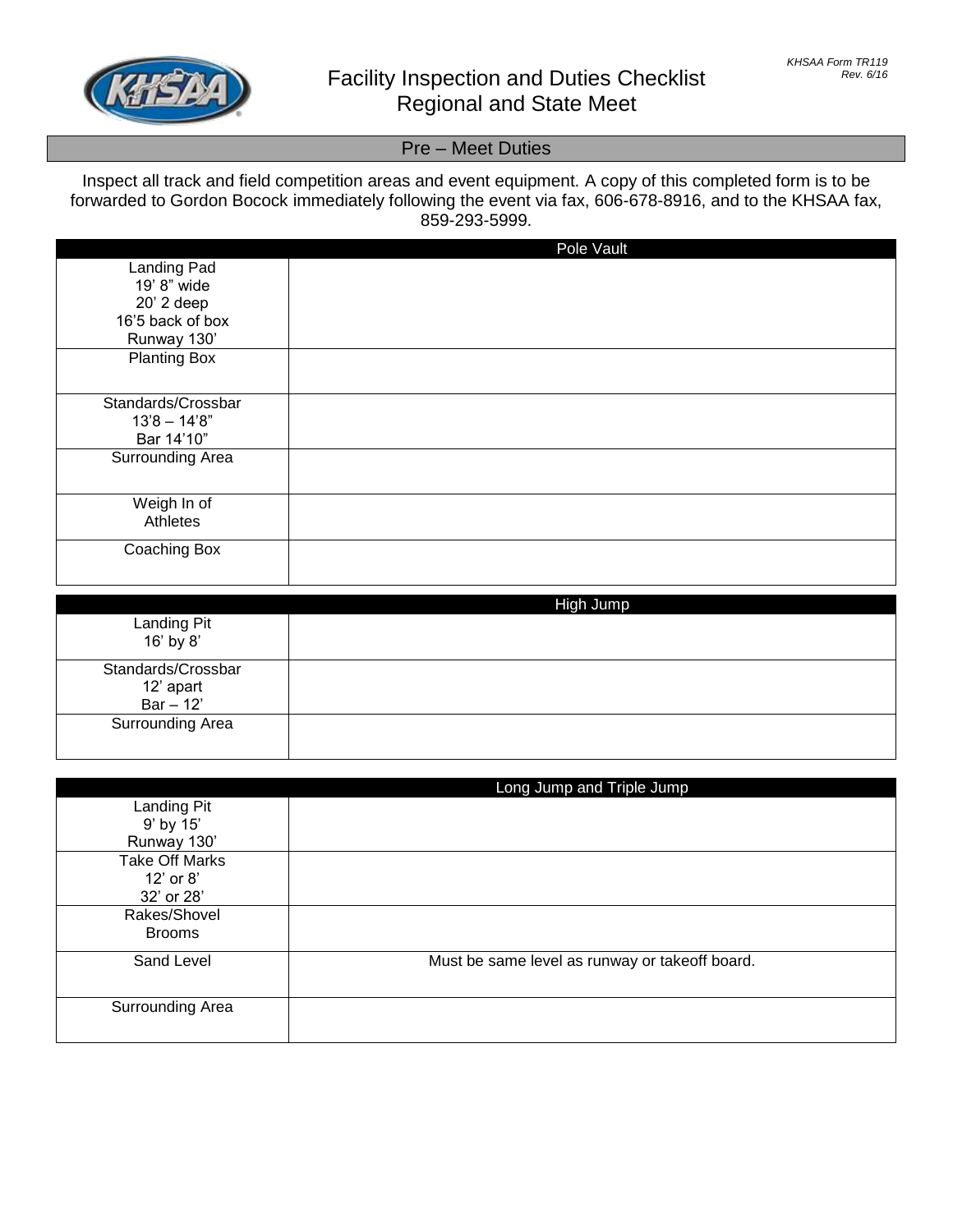|                                    | Shot Put |
|------------------------------------|----------|
| Circle                             |          |
|                                    |          |
| Sector and Markings<br>40* or 60 * |          |
| Surrounding Area                   |          |
| Weight Implements                  |          |

| <b>Discus Throw</b>     |  |
|-------------------------|--|
| Cage                    |  |
|                         |  |
| Circle                  |  |
|                         |  |
| Sector and Markings     |  |
| 40 * 2'9.75"            |  |
| <b>Surrounding Area</b> |  |
|                         |  |
| Weigh Implements        |  |
|                         |  |

|                                | <b>Running Track</b>                                                     |
|--------------------------------|--------------------------------------------------------------------------|
| Lanes                          |                                                                          |
| Stagger Colors:                | 1 Turn<br>3 Turn<br>2 Turn<br>4 Turn                                     |
| Relay Colors:                  | 4 X 100<br>4 X 200<br>4 X 400<br>Flags and Judges                        |
| <b>Break Lines</b>             |                                                                          |
| <b>Hurdle Colors</b>           | 100 Girls -<br>110 Boys -<br>300 Hurdles -<br>Overall notes for Hurdles: |
| <b>Starting Blocks</b>         | Cart to move blocks                                                      |
| <b>Starting Line</b><br>Safety |                                                                          |
| <b>Finish Line</b><br>Safety   |                                                                          |
| <b>Surrounding Areas</b>       |                                                                          |
| PA / Pressbox                  |                                                                          |
| <b>NOTES</b>                   |                                                                          |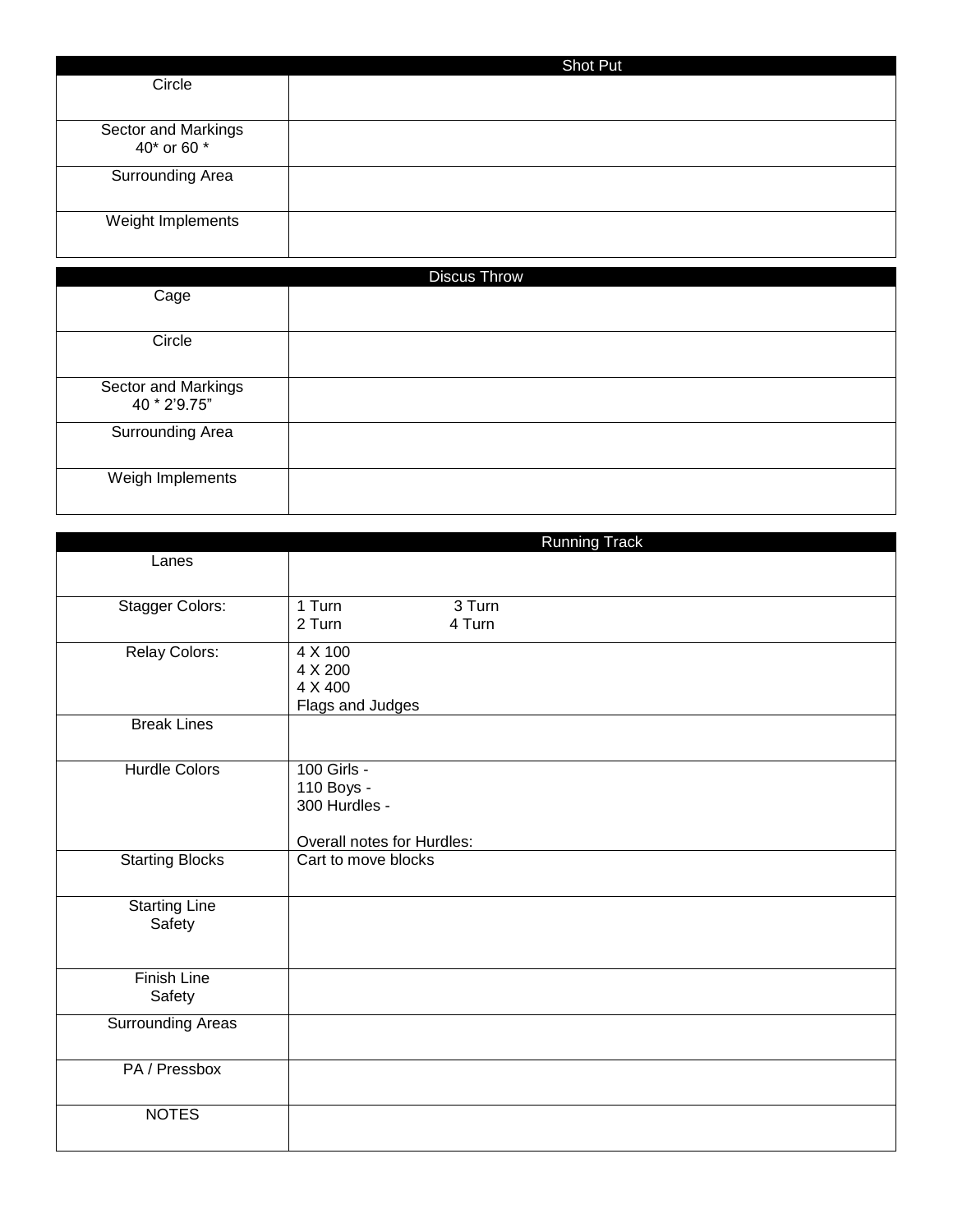| <b>Officiating Crews</b>  |
|---------------------------|
| Shot Put:                 |
| <b>Discus Throw:</b>      |
| Long Jump/Triple Jump:    |
| High Jump:                |
| Pole Vault:               |
| Finish Line Coordinator:  |
| Starter:                  |
| <b>Assistant Starter:</b> |
| Clerk of Course:          |
| Timers:                   |
| Judges:                   |
| Computer:                 |
| Finish Lynx:              |
| Umpires:                  |

## Referee's Briefing

Communication with coaches and team captains.

The Kentucky High School Athletic Association requires officials to enforce sportsmanship rules for athletes and coaches. As officials we will not tolerate negative statements or actions between opposing players, especially trash-talking, taunting or baiting of opponents. If such comments are heard or actions seen, a penalty will be assessed immediately. As officials, we have been instructed not to issue warnings when dealing with sportsmanship. Let today's events reflect mutual respect for everyone involved.

Briefly discuss the uniform policy:

Briefly discuss the jewelry policy:

Briefly discuss weigh in for Pole Vault and Throwers:

Any special circumstances, procedures and information pertinent to the meet.

Events that will be run together: